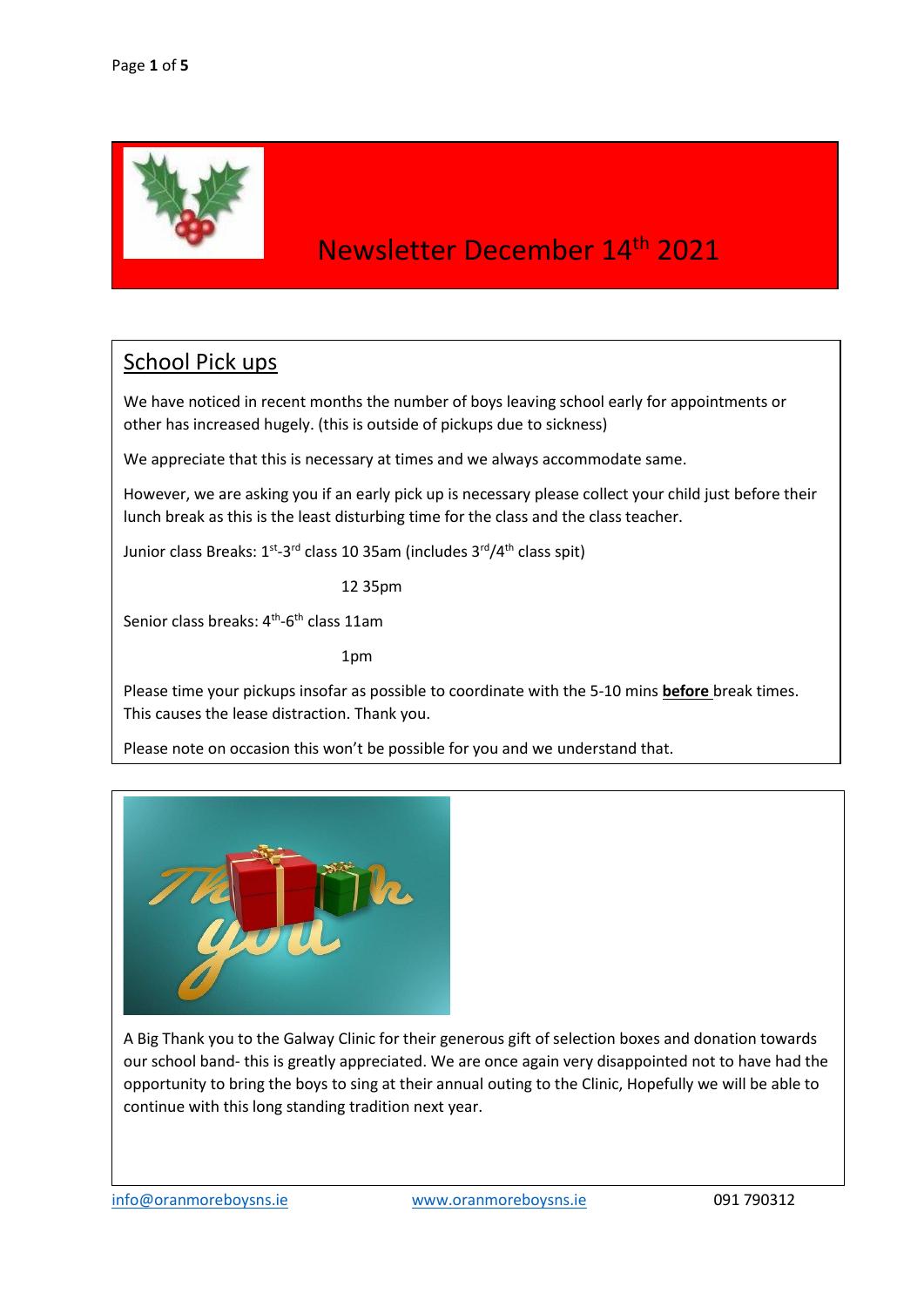

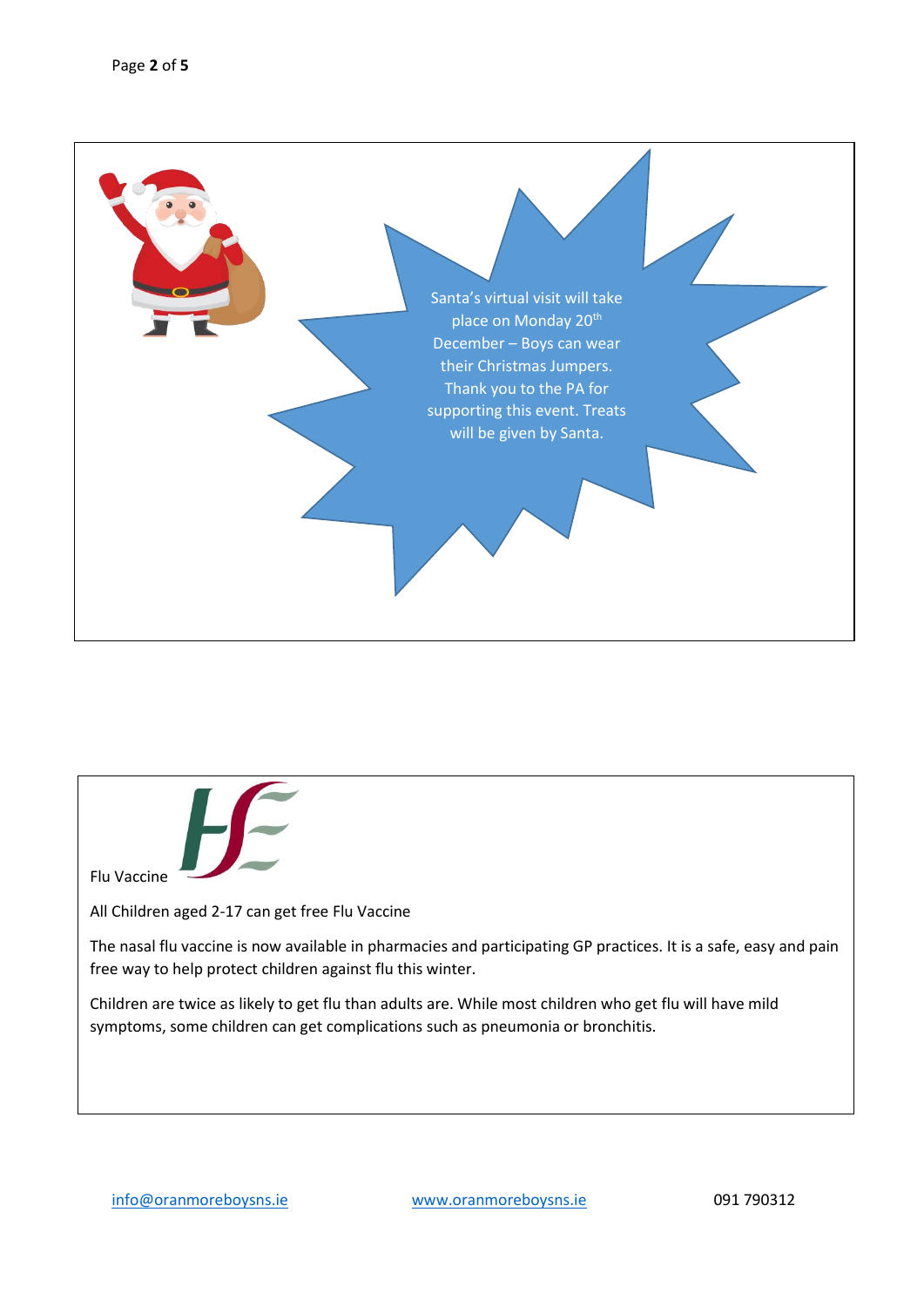

#### *Panto Ticket*

*Prior to Covid entering our lives the Parents Association ran a cake sale as well as other fundraising events in order to raise money for the school. This year we once again find ourselves in a situation where we are not in a position to host our usual annual cake sale or ask for donations on attending shows etc.* 

*In order to try and keep afloat and be in a position to purchase outside the remit of the standard grants from the Department we are unfortunately in a position to have to keep fundraising at the top of our PA Agendas at all times.* 

*To help us fundraise this year, we are asking you to buy a ticket for your child to attend an 'online Panto' from the Helix in Dublin. This was a huge success last year, the boys receive a 'treat bag' organized by the Parents Association, children can dress up in their 'Panto finest/Christmas Jumpers' for the occasion and their entry ticket will automatically enter them into a draw. A signed Connacht rugby Jersey is a top Prize!* 

*Link to purchase ticket will be sent via the office to pay online.*

*We appreciate your generosity at this time.*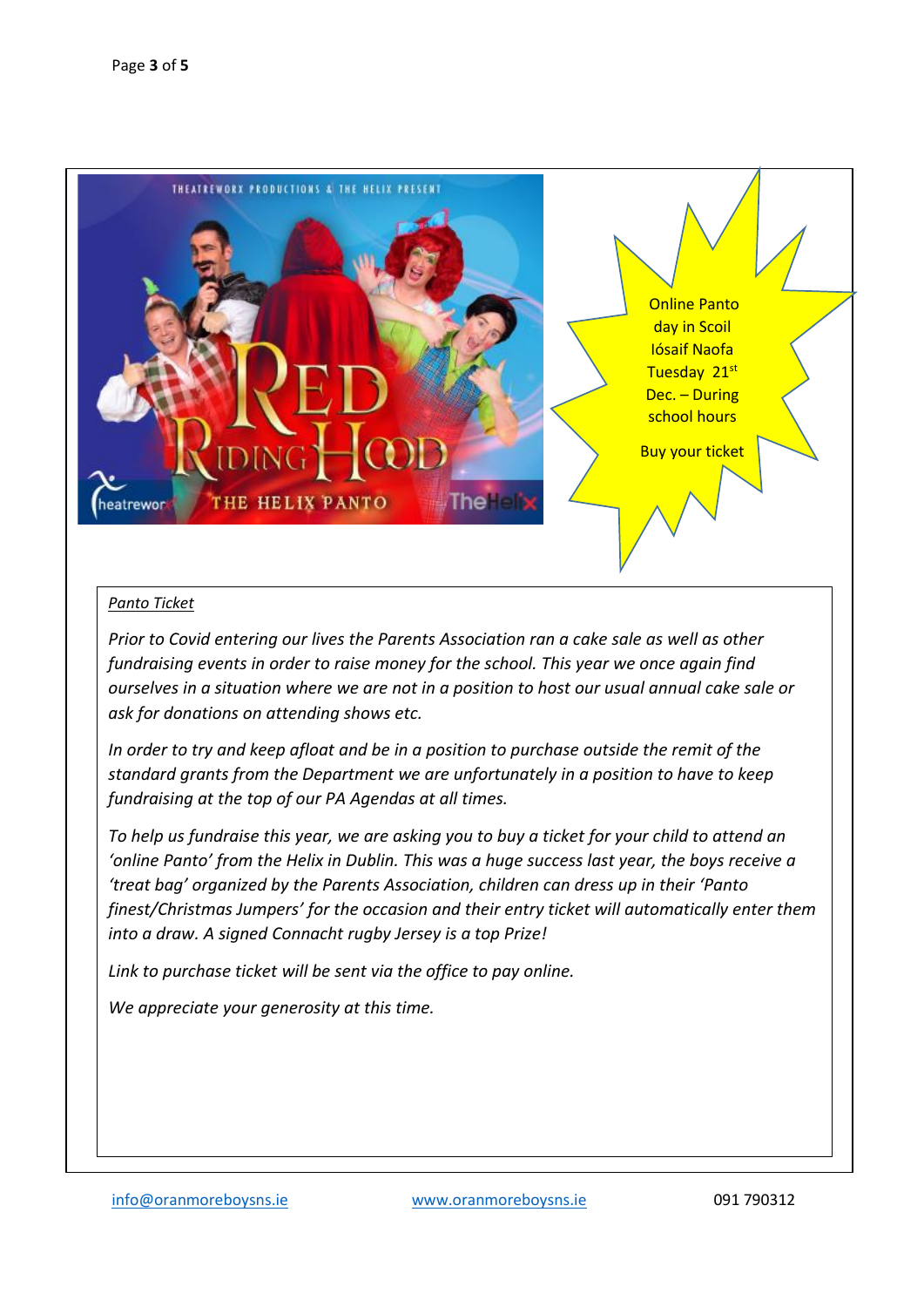

**School Lotto** 

**Christmas Draw - Fantastic prizes to be won!**

*Great News! Everyone who has a ticket in our weekly fundraiser lotto on Thursday 16th December will have a chance to win some fantastic prizes including:*

- **A Super family break for 3 days at the Center Parcs Holiday Village, Longford Forest**
- **3 PlayStation 5's** *(one per winner)*

**And also our school fundraiser lotto jackpot prize It's really easy to enter, just visit our fundraiser site and join <https://www.ourfundraiser.ie/org/oranmoreboysns> Please spread the word and share this with family and friends. Good luck in the draw!**

## **Click Link above to be in with a chance. ↑↑↑**